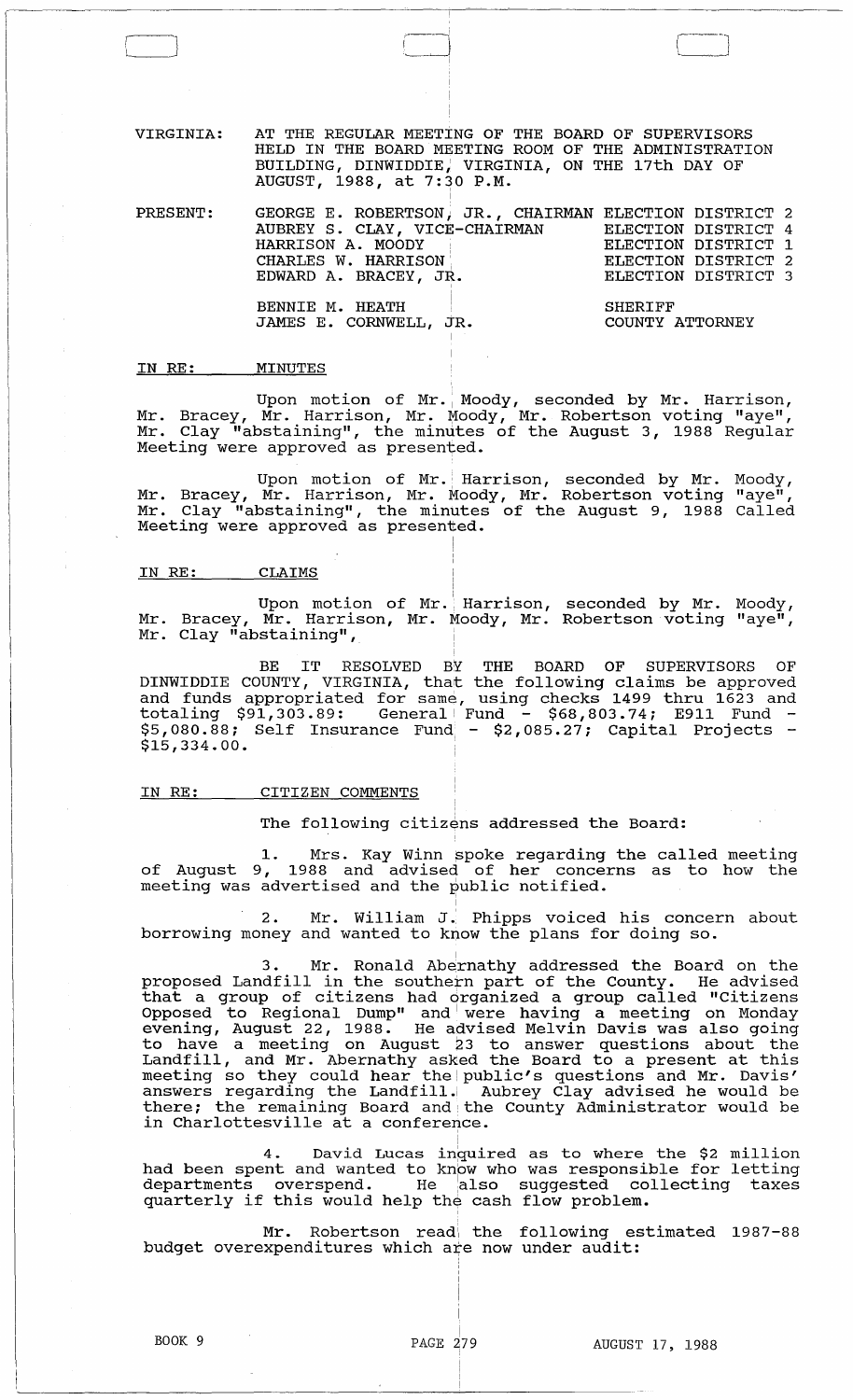|                    | <b>BUDGETED</b> | <b>EXPENDED</b> |
|--------------------|-----------------|-----------------|
| Clerk of the Court | \$24,225        | \$51,156        |
| County Attorney    | \$41,227        | \$53,031        |
| Sheriff            | \$792,997       | \$975,749       |
| Jail               | \$76,300        | \$129,337       |
| Fire & Rescue      | \$99,200        | \$139,279       |
| Building Inspector | \$26,384        | \$32,265        |
| Animal Control     | \$44,429        | \$66,989        |
| Street Lighting    | \$37,250        | \$40,866        |
| Landfill           | \$201,635       | \$333,747       |
| General Properties | \$143,588       | \$157,585       |
| Planning & Zoning  | \$51,598        | \$63,920        |
| Airport            | \$70,000        | \$114,617       |

Mr. Robertson advised that with the County's new<br>computer, it may be easier to collect taxes more than once a year and they are looking into this.

4. Jenny Perkins asked the Board if they postponed the Landfill meeting, could all members be present. Mr. Robertson advised that whenever three or more Board members met, it was considered a called meeting and the press had to be notified.

#### IN RE: AMENDMENTS TO AGENDA

Upon motion of Mr. Clay, seconded by Mr. Moody, Mr. Bracey, Mr. Clay, Mr. Harrison, Mr. Moody, Mr. Robertson voting "aye", the following amendments were made to the agenda:

1. Jim Cornwell, County Attorney, requested to add to the agenda, permission to advertise an ordinance for reimbursement of expenses involving hazardous wastes.

2. King Talley, Director of Social Services, requested to add to the agenda, authorization to sign the State and Local Hospitalization Contracts.

Jim Cornwell requested an Executive Session to discuss legal and personnel matters.

## IN RE: PUBLIC HEARING - P-88-7 - C. W. HARRISON

This being the time and place as advertised in the Progress-Index Newspaper on Wednesday, August 3 and August 10, 1988, for the Board of supervisors to conduct a Public Hearing to consider an Application for Amendment to Zoning Ordinance, submitted by C. W. Harrison, to rezone land Parcel 21-74E from Residential, Limited, R-l to Business, General, B-2. The Residencial, Infirited, R-1 to Business, General, B-2. The<br>property is located on U.S. Route 1, South of the Airport, in the Rohoic District.

Mr. Harrison requested this change because Residential, Limited, District R-l does not allow restaurants as desidential, finaled, bistrict  $\kappa$  i does not affor restaurants as a permitted use. The property currently is being used as a restaurant and has been used for this purpose since 1968. This request is basically a "housekeeping" measure. The trend along the Route 1 corridor is towards business use.

The Planning Commission unanimously recommended approval of this request at its July 13, 1988 meeting.

Mr. Harrison stated he would abstain from the discussion or action on this request due to a possible conflict of interest.

Mr. Gilbert Charboneau spoke in favor of the rezoning. No one spoke in opposition.

سيبيان سيا

يتباين السا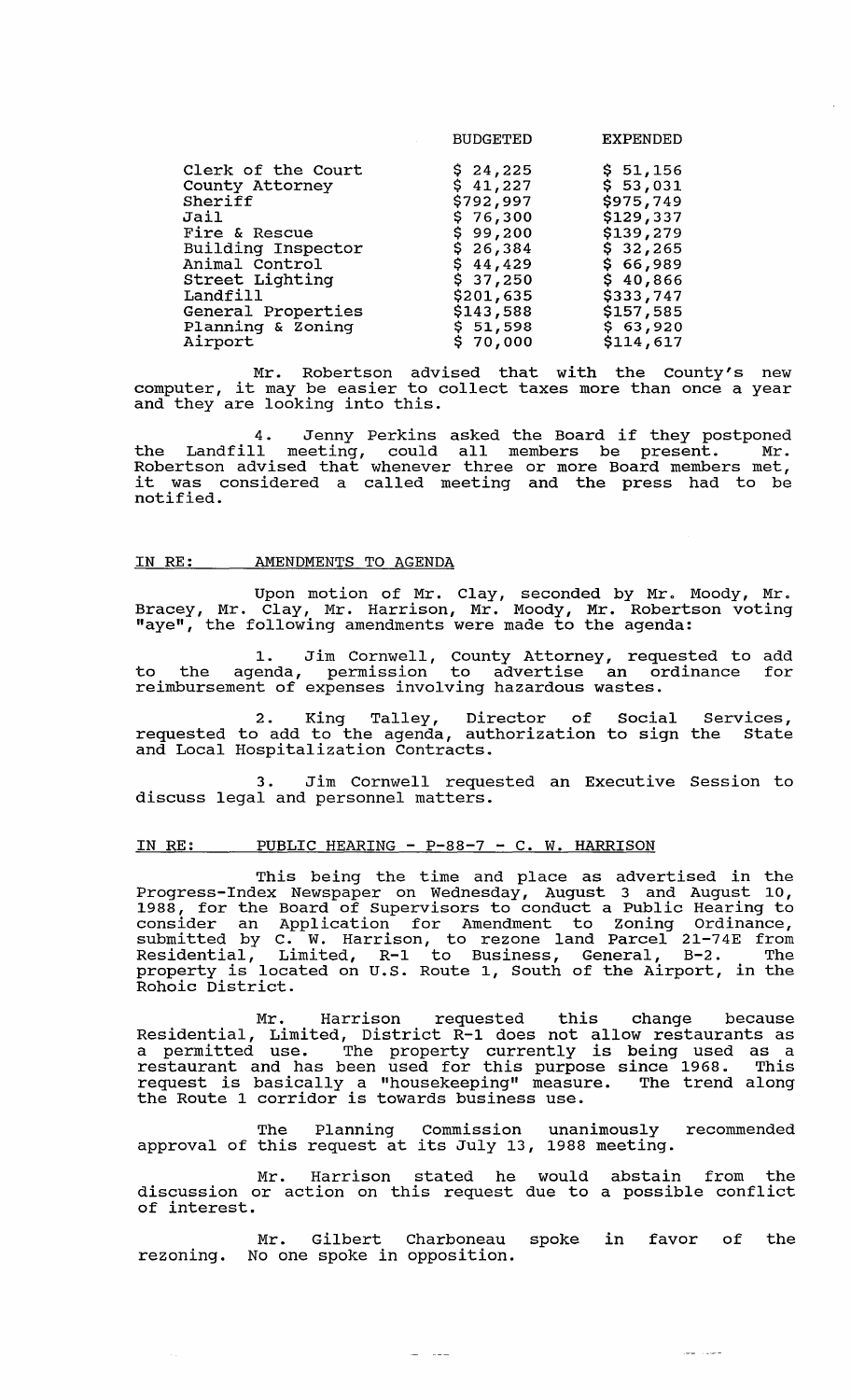Upon motion Bracey, Mr. Clay, Mr. Bracey, Mr. Clay, Mr<br>Harrison "abstaining", of Mr. Clay, seconded by Mr. Bracey, Mr. Moody,· Mr. Robertson voting "aye", Mr.

<u>Para Ba</u>

 $\hat{\phi}$  ,  $\hat{\Phi}$ 

BE IT ORDAINED BY THE BOARD OF SUPERVISORS OF DINWIDDIE COUNTY, VIRGINIA, that Section 21, Parcel 74E, of the Dinwiddie County Zoning Maps, containing 1.51 acres, be amended binwiddle Codney Boning haps, concaining 1.51 doles, be dmended<br>by changing the district classification from Residential, Limited R-1 to Business, General, B-2. Said property is located on U.S. Rel to Business, General, B 2. Said property is focated on 8.5.<br>Route 1, Rohoic District. In all other respects, said zoning ordinance is hereby reordained.

# <u>IN RE: PUBLIC HEARING -- A-88-29 - FIRE PREVENTION CODE</u>

Mr. Jim Rice, Public Safety Director, presented an ordinance amending Chapter 10. of the Dinwiddie County Code by adopting Sections 10-19 thru 10-22 designating the Public Safety Department of Dinwiddie County as the enforcing agency for the enforcement of the statewide Fire Prevention Code and the Dinwiddie County Fire Marshal as the enforcing official and further establishing the Crater Planning District Regional adding Code Appeals Board as the appeals board for the Statewide Fire Prevention Code ln Dinwiddie County.

The public hearing for this amendment was continued from the August 3, 1988 meeting so all members could be present. It that time, no one spoke in favor of or against the ordinance.<br>Since this was continued, it was not necessary to readvertise. Again, no one spoke in favor of or against the ordinance.

Upon motion of Mr.  $\stackrel{\text{!}}{I}$ Mr. Bracey, Mr. Clay, voting "aye", of Mr. Harrison, seconded by Mr. Moody, Mr. Harrison, Mr. Moody, Mr. Robertson

! BE IT ORDAINED BY THE BOARD OF SUPERVISORS OF DINWIDDIE COUNTY, VIRGINIA, that pursuant to Chapter 9 of Title 27, Code of Virginia, the Dinwiddie County Code, as adopted, and as heretofore amended, be further amended by the following as herecorore amended, be rufther amended by the forfowly

That a new Article be added to Chapter 10 as follows:

### ARTICLE III FIRE PREVENTION CODE

Sec. 10-19 - Official Action: The Public Safety Department of Dinwiddie County is hereby designated to act as the enforcing agency for the enforcement *ot* "the Statewide Fire Prevention Code" duly adopted by the Virginia Board of Housing and community Development under authority of section 27-97, Code of Virginia.

Sec. 10-20 - Enforcement: The enforcement procedures of "The Statewide Fire Prevention; Code" shall be instituted by the The scatewide rile Plevention code Shail be instituted by the fire<br>fire marshal when an unsafe condition is discovered by the fire marshal and administered in accordance with the provisions set forth in the "statewide Fire Prevention Code" and section 10-22 of this Code.

Sec. 10-21 - Appeals: The Crater Planning District Regional Building Code Appeals Board is' hereby designated as the Appeals Board to hear appeals arising from the application of the provisions of "the Statewide Fire Prevention Code".

Sec. 10-22 - Administrative Practices: The Dinwiddie County Fire Marshal shall establish such procedures or requirements as File maishal shall establish such procedules of lequilements as<br>may be necessary for administration and enforcement of this<br>ordinance.

> , I

### IN RE: 1988-89 BUDGET RECOMMENDATIONS

Richard Barton, County Administrator, presented his 1988-89 Budget Recommendations which would cut the budget \$343,897. George Robertson recommended a brief Executive Session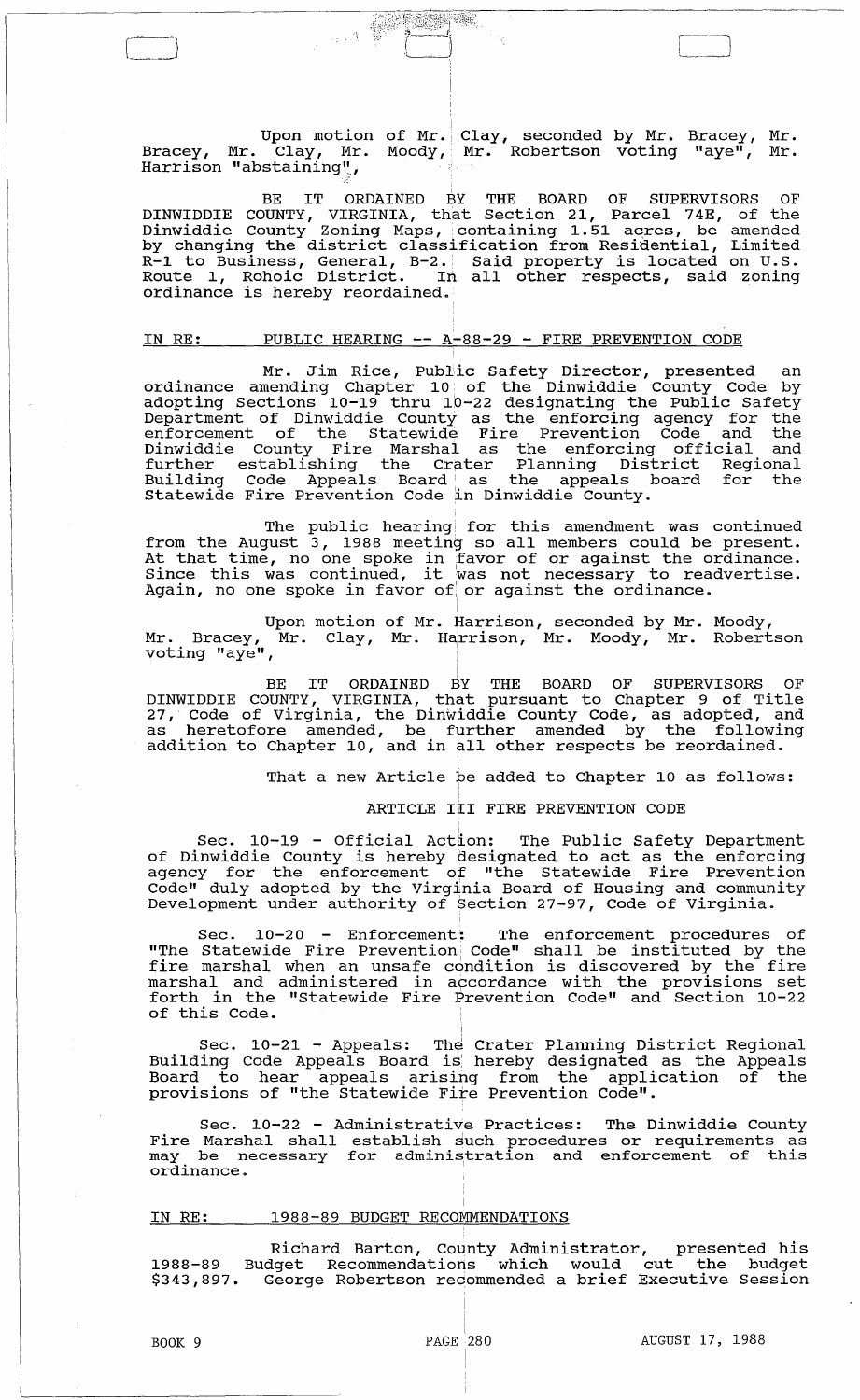to go over these cuts with some of the department heads and co go over enese bacs with Swagencies that would be affected.

### IN RE: EXECUTIVE SESSION

Upon motion of Mr. Harrison, seconded by Mr. Moody, Mr. Bracey, Mr. Clay, Mr. Harrison, Mr. Moody, Mr. Robertson voting "aye", pursuant to section 2 .1-344 (1) and (6), of the Virginia Freedom of Information Act, the Board moved into Executive Session at 8: 33 p.m. to discuss legal and personnel matters.

Upon motion of Mr. Bracey, seconded by Mr. Clay, Mr. Bracey, Mr. Clay, Mr. Harrison, Mr. Moody, Mr. Robertson voting may provide the meeting reconvened into open session at 9:05 p.m.

#### IN RE: CONTINUATION OF 1988-89 BUDGET RECOMMENDATIONS

Upon motion of Mr. Clay, seconded by Mr. Bracey, Mr. Bracey, Mr. Clay, Mr. Harrison, Mr. Moody, Mr. Robertson voting "aye",

BE IT RESOLVED BY THE BOARD OF SUPERVISORS OF DINWIDDIE COUNTY, VIRGINIA that the following amendments be authorized to the 1988-89 Budget totalling \$343,897.

#### BUDGET RECOMMENDATIONS

\$74,704

\$25,000

 $\mathcal{A}^{\pm}$  $\sim 100$ 

### ADDITIONAL REVENUES:

| DCWA (Real Estate)        | \$7,951 |
|---------------------------|---------|
| Airport (Real Estate)     | 23,753  |
| E911: Admin Overhead      | 18,000  |
| Non-interest loan payment | 25,000  |

#### BUDGET REDUCTIONS:

 $\sim$  and  $\sim$ 

Self Insurance

| Part-Time Help                     |         |          |
|------------------------------------|---------|----------|
| Administration                     | \$2,500 |          |
| Commissioner of Revenue            | 4,000   |          |
| Treasurer                          | 2,500   |          |
| Building Inspections               | 4,000   |          |
| Animal Warden                      | 3,000   |          |
| Sanitation                         | 5,000   |          |
| Sheriff                            | 2,000   |          |
| General Properties                 | 3,000   |          |
| Board of Elections                 | 1,000   |          |
|                                    |         | \$27,000 |
|                                    |         |          |
| Dues & Subscriptions               |         |          |
| Revenue Sharing Handbook           | 16      |          |
| National Assoc. of Counties        | 431     |          |
| Personnel Manual: Personnel        | 400     |          |
| Handicapped Handbook               | 113     |          |
| Legislative Subscription           | 450     |          |
| State & Local Directories          | 71      |          |
| Petersburg Chamber of Commerce 150 |         |          |
|                                    |         | \$1,631  |
|                                    |         |          |
| Public Works Professional Services |         | \$35,000 |
| DARE Program                       |         |          |

| Salaries<br>Car Rental | \$18,000<br>3,720 |          |
|------------------------|-------------------|----------|
|                        |                   | \$21,720 |
| Cleaning Contract      |                   | \$10,000 |

<u>\_\_\_</u>\_\_\_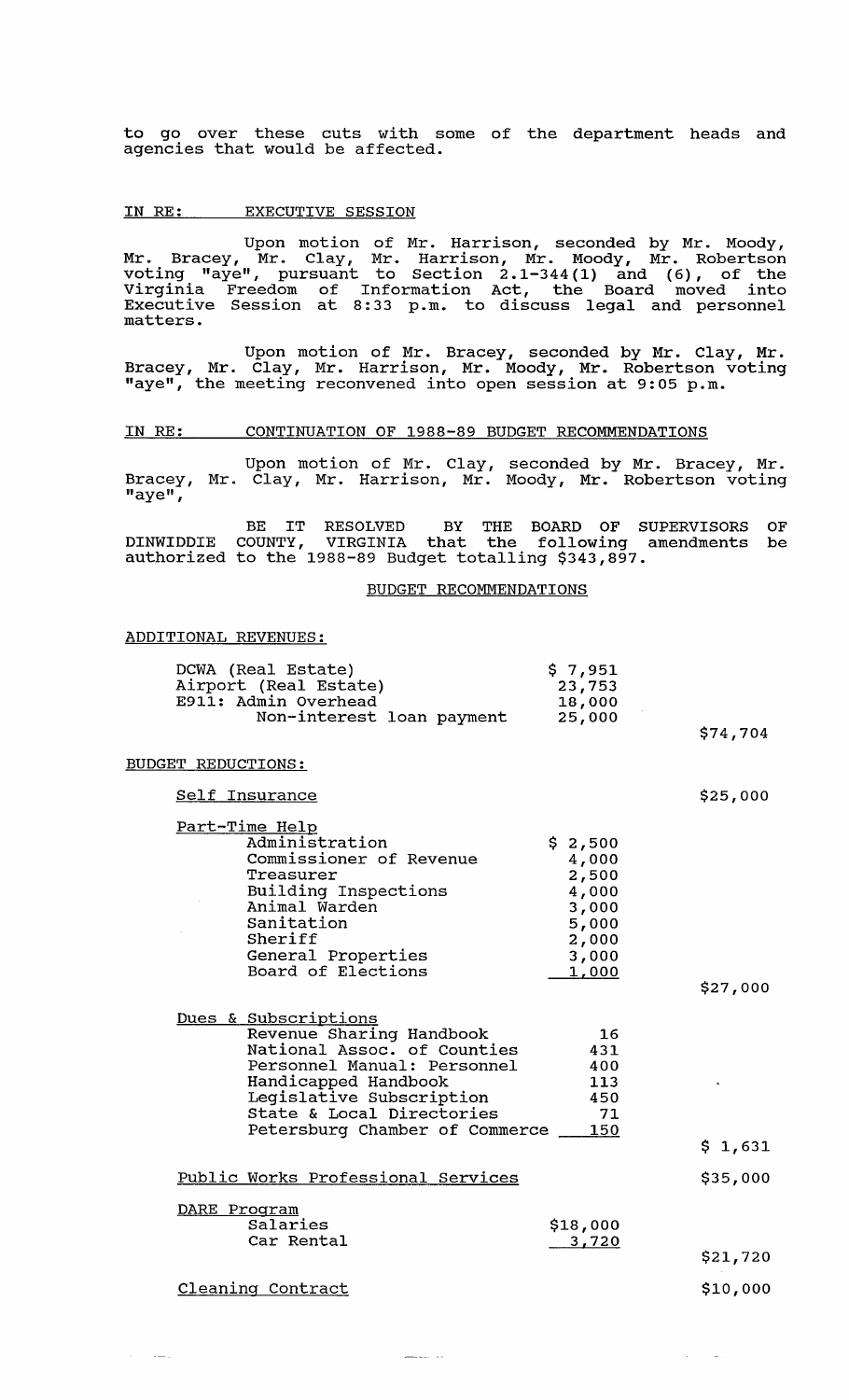| Travel<br>County Administration<br>Planning<br>Commissioner of Revenue<br>Treasurer | \$1,000<br>1,000<br>1,000<br>300 | \$3,300             |
|-------------------------------------------------------------------------------------|----------------------------------|---------------------|
| Social Services Programs<br>Foster Grandparents<br>Southside Va. Legal Svc          | \$5,900<br>3,122                 | \$9,022             |
| Industrial Development<br>ABIDCO<br>Expenses<br>Airport                             | \$6,520<br>3,000<br>20,000       | \$29,520            |
| Capital Projects<br>Jail Facility<br>Dog Pound                                      | \$100,000<br>7,000               | \$107,000           |
| TOTAL BUDGET REDUCTIONS<br>ADDITIONAL REVENUES                                      |                                  | \$269,193<br>74,704 |
|                                                                                     |                                  | \$343,897           |

.:::::::

#### IN RE: PUBLIC HEARING **--** \$700,000 TAX ANTICIPATION NOTES

This being the time and place as advertised in the Richmond Times-Dispatch on Wednesday, August 3, 1988 and Wednesday, August 10, 1988 for the Board of Supervisors to conduct a public hearing to regeive public input on the issuance of \$700,000 tax anticipation notes.

No one appeared in support.

The following peopl $\mathsf e$  spoke in opposition and/or asked questions: Mr. W. J. Phipps, Mrs. Kay winn, Mr. Jack Mayes.

There being no other input, the public hearing was

closed.

#### IN RE: AUTHORIZATION TO BORROW \$490,000 INTERNALLY

The County Administrator stated that the Board of Supervisors issued \$1.76 million in tax anticipation notes in April of this year and now they are being requested to authorize the issuance of an additional, \$490,000 to cover expenses until taxes are collected. He then read the following memorandum which states his recommendation:

## "NOBODY BELIEVES WE'RE BROKE!

I have a serious reservation about borrowing any<br>additional funds, but Bill Jones's projections indicate that he<br>cannot pay the payroll without borrowing money, from the<br>estimates he gave the Board in the last agenda showi

The stock market is now very erratic and the prime<br>rate, as you know, just increased. Finance people tell me that<br>if we are going to borrow money, it should be done as soon as<br>possible. Since their predictions are that int off at between 10% and 11%.

I would like for the Board to think about borrowing<br>mainly to save the interest cost. We have, as of internally, mainly to save the interest cost.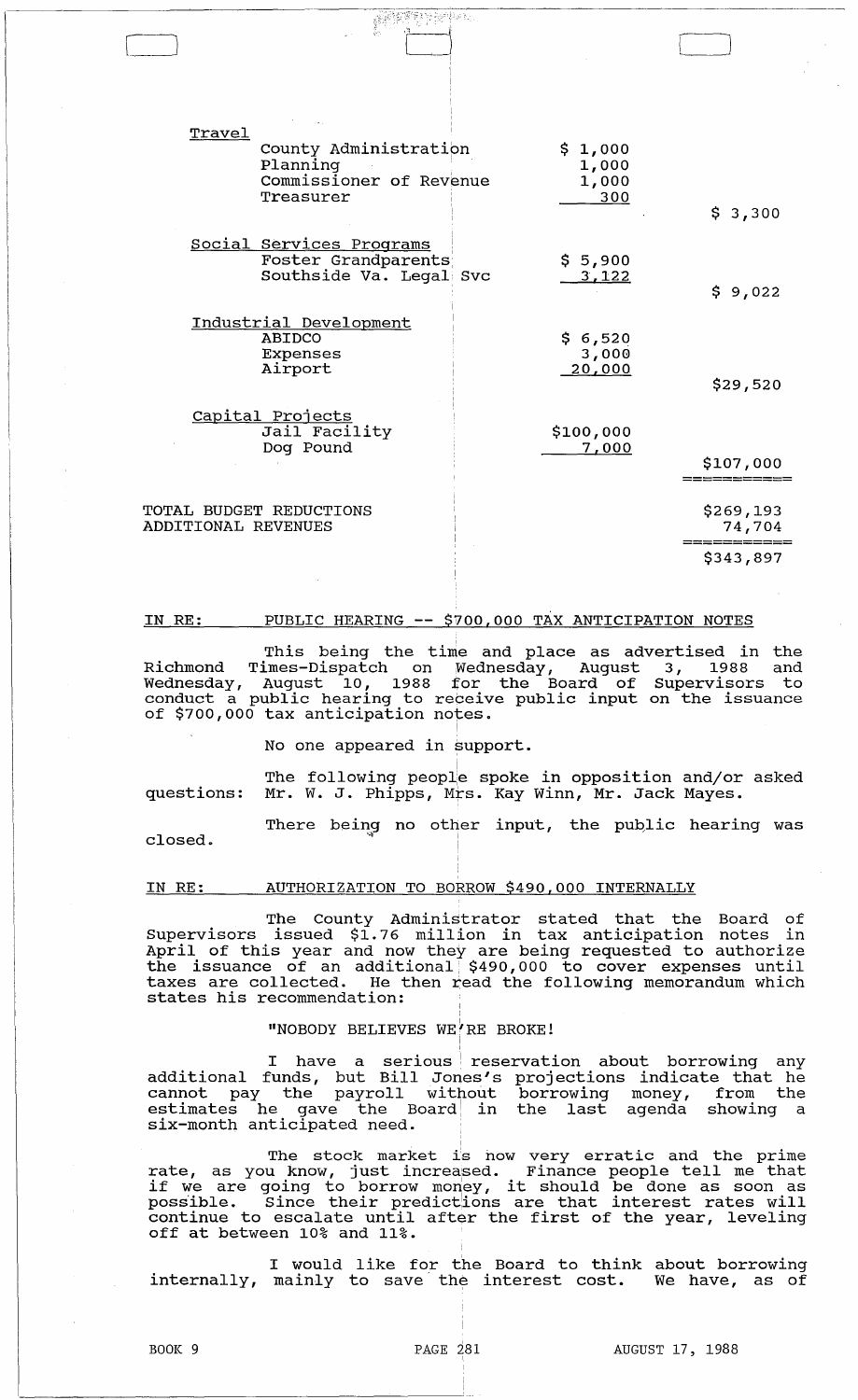July 1, in the self-insurance fund, \$1,071,528.46 that can be used if we find it necessary. The largest demand on this account used if we find it necessary. The largest demand on this account<br>was approximately \$19,000 year before last, and this past year it was approximately \$19,000 year before last, and this past year it<br>was approximately \$30,000. This could save \$34,440 if we can pay the loan back in 6 months and that's a lot of money!"

Upon motion of Mr. Harrison, seconded by Mr. A. Clay, Mr. Bracey, Mr. Clay, Mr. Harrison, Mr. Moody, Mr. Robertson voting "aye",

NOW THEREFORE BE IT RESOLVED by the Board of Supervisors of Dinwiddie County, Virginia that the Treasurer be authorized to transfer funds as needed from the Self-Insurance Fund to cover authorized expenses up to a maximum of \$490,000.

IN RE: RESOLUTION AUTHORIZING THE ISSUANCE OF REVENUE ANTICIPATION NOTES OF DINWIDDIE COUNTY, VIRGINIA, IN THE MAXIMUM AMOUNT OF \$490,000

Upon motion of Mr. Harrison, seconded by Mr. Bracey, Mr. Bracey, Mr. Clay, Mr. Harrison, Mr. Moody, Mr. Robertson voting "aye", the following resolution was adopted:

WHEREAS, Dinwiddie County, Virginia (the County), issued its \$1,760,000 Revenue Anticipation Notes, Series of 1988A, on April 27, 1988; and

WHEREAS, it appears necessary for the County to borrow additional funds in anticipation of the collection of revenues of the County for the calendar year beginning January 1, 1988;

BE IT RESOLVED by the Board of Supervisors of Dinwiddie County, Virginia:

1. It is hereby determined to be necessary and expedient for Dinwiddie County, Virginia (the county), to borrow additional money in anticipation of the collection of the taxes and other revenues of the County and issue its general obligation notes therefor.

2. Pursuant to the Constitution and statutes of the Commonwealth of Virginia, including sections 15.1-546 of the Code of Virginia of 1950, as amended, there are hereby authorized to be issued revenue anticipation notes of the County in the maximum amount of \$490,000 in anticipation of the collection of taxes and other revenues of the County for the calendar year beginning January 1, 1988.

3. The notes shall bear such date or dates, mature at such time or times not later than December 15, 1988, bear at Bash time of times not fatti than Becomber 15, 1566, Bear authorized by law at the time the notes are sold, be in such denominations and form, be executed in such manner and be sold at such time or times and in such manner as the Board of Supervisors may hereafter provide by appropriate resolution or resolutions.

4. The notes shall be general obligations of the County for the payment of principal and interest on which its councy for the payment of principal and interest<br>full faith and credit shall be irrevocably pledged.

5. The sole purpose of borrowing the additional funds and issuing the notes in the amount of \$490,000 will be to repay any funds borrowed internally from the self-insurance fund.

6. This resolution shall be in full force and effect from its passage.

### IN RE: REJECTION OF QUOTES--\$700,000 TAX ANTICIPATION NOTES

 $\sim$  .

 $\mathcal{L} = \mathcal{L} \mathcal{L}$  and

Upon motion of Mr. Moody, seconded by Mr. Clay, Mr.

 $\omega_{\rm{eff}}$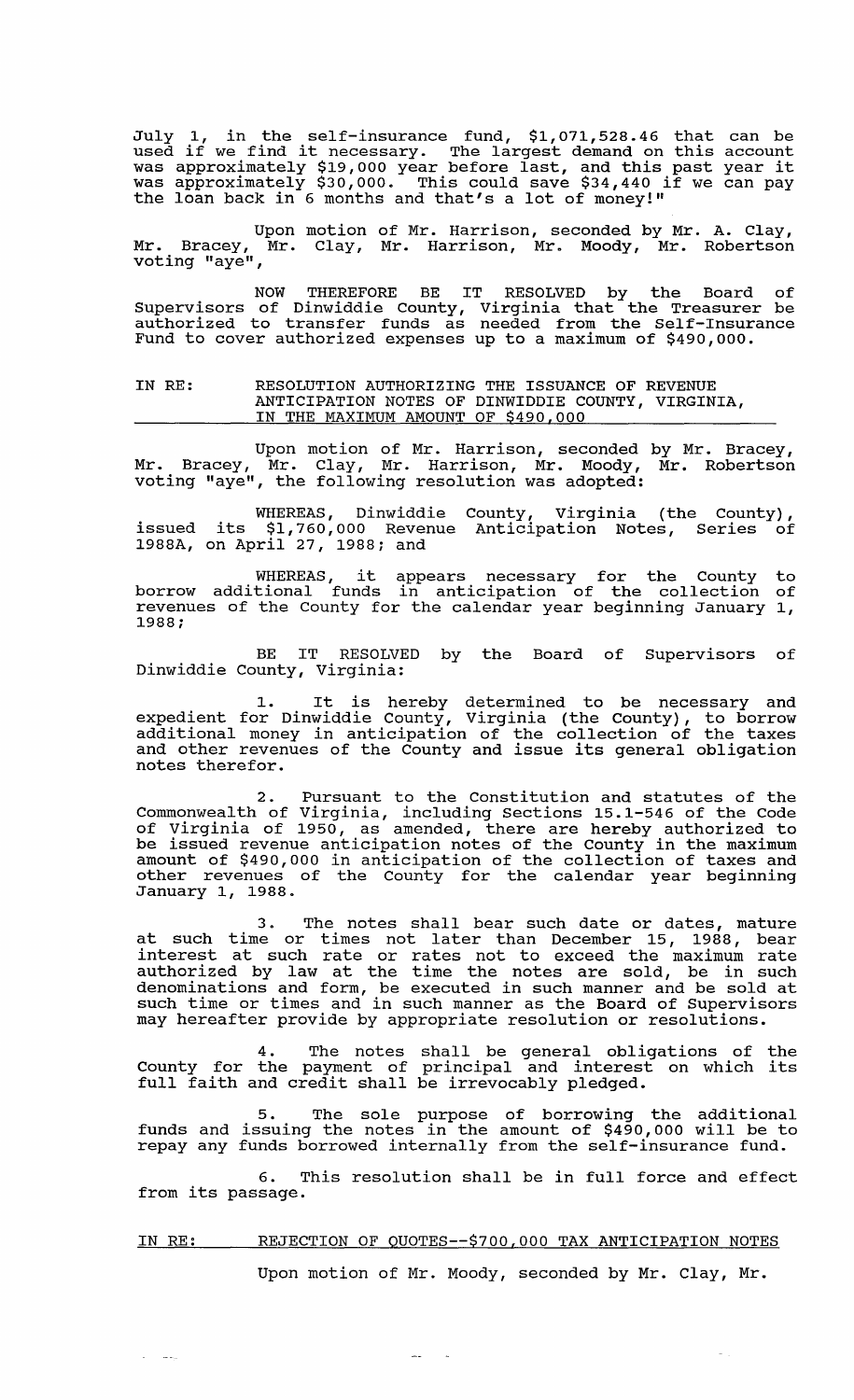Bracey, Mr. Clay, Mr. Harrison, Mr. Moody, Mr. Robertson voting "aye", the following resolution was adopted:

::":,1 :: :~':~J',~ ?'.~::)~:7;:~·~' ";~ ~ .. -~

 $\leftarrow$ 

WHEREAS, the following quotes were received on the issuance of \$700,000 tax anticipation notes:

i.

FinCorp - 6.99%; Bank of Southside VA - 7.95%;  $\text{Crestar}$  -  $9.25\%$ ; and

WHEREAS, by action of this date, the funds will be Self-Insurance Fund; and the Board of Supervisors as of borrowed internally from the

WHEREAS, authorization has been given to borrow \$490,000 in tax anticipation notes if it becomes necessary for the purpose of repaying the Self Insurance Fund; and

WHEREAS, if this i'ssuance of tax anticipation notes becomes necessary, quotes from financial institutions will be  $s$  dues  $s$  and  $s$  of  $s$  of  $s$  and  $s$  at that time;

NOW THEREFORE BE IT RESOLVED THAT THE BOARD OF SUPERVISORS OF DINWIDDIE COUNTY, VIRGINIA rejects the quotes received on August 12, 1988 for \$490,000 tax anticipation notes.

#### IN RE: VDH&T **--** ACCEPTANCE OF ROADS, MANSFIELD SUBDIVISION

Mr. Harold Dyson of the Virginia Department Transportation advised Bancroft Drive, Gaydell Drive Mansfield Drive in Mansfield Subdivision was ready to be classified as a secondary system. of and

Upon motion of Mr. Mr. Bracey, Mr. Clay, voting "aye" of Mr.  $\left|$  Clay,  $Mr.$  Harrison, seconded by Mr. Mr. Moody, Mr. Harrison, Robertson

BE IT RESOLVED BY THE BOARD OF SUPERVISORS OF DINWIDDIE COUNTY, VIRGINIA, that the Virginia Department of Transportation, be and is hereby, requested to add a section of road known as Mansfield Drive, beginning at a point on Route 601, 0.05 miles east of Route 1353 and running in a southerly direction 0.08 miles to the intersection of Gaydell Drive. This road has been constructed, drained and surfaced in accordance with Virginia Department of Transportation Specifications and County Ordinances; and '

BE IT FURTHER RESOLVED BY THE BOARD OF SUPERVISORS OF DINWIDDIE COUNTY, VIRGINIA, that the Virginia Department of Transportation, be and is hereby requested to add a section of road known as Bancroft Drive, beginning at a point on Route 601, 0.07 miles east of Route 1355 and running in a southerly direction 0.08 miles to the intersection of Gaydell Drive. This arroccron ovec mines to the inscreeding or eaglest since into with Virginia Department of Transportation Specifications and County Ordinances; and

, BE IT FURTHER RESOLVED BY THE BOARD OF SUPERVISORS OF DINWIDDIE COUNTY, VIRGINIA, that the Virginia Department of DINWIDDIE COONIT, VIRGINIA, CHAC CHE VIIGINIA Department OI<br>Transportation, be and is hereby requested to add a section of road known as Gaydell Drive, beginning at a point on Bancroft Drive, 0.08 miles south of Route 601 and running in an easterly direction 0.38 miles to a dead end with a turn-around. This road has been constructed, drained, and surfaced in accordance with Virginia Department of Transpdrtation Specifications and County virginia beparement of framepos

I BE IT FURTHER RESOLVED BY THE BOARD OF SUPERVISORS OF DINWIDDIE COUNTY, VIRGINIA, • that these roads in Mansfield DINWIDDIE COONTY, VIRGINIA, that these roads in Mansileid<br>Subdivision, if accepted, be added to the Secondary System of Dinwiddie County, effective on the date of approval of the Binwiddie Codney, Cricocive on the date of approval of the Section 33.1-229 of the Code-of Virginia (1950, as amended); and,

EXTRACT

 $\Gamma$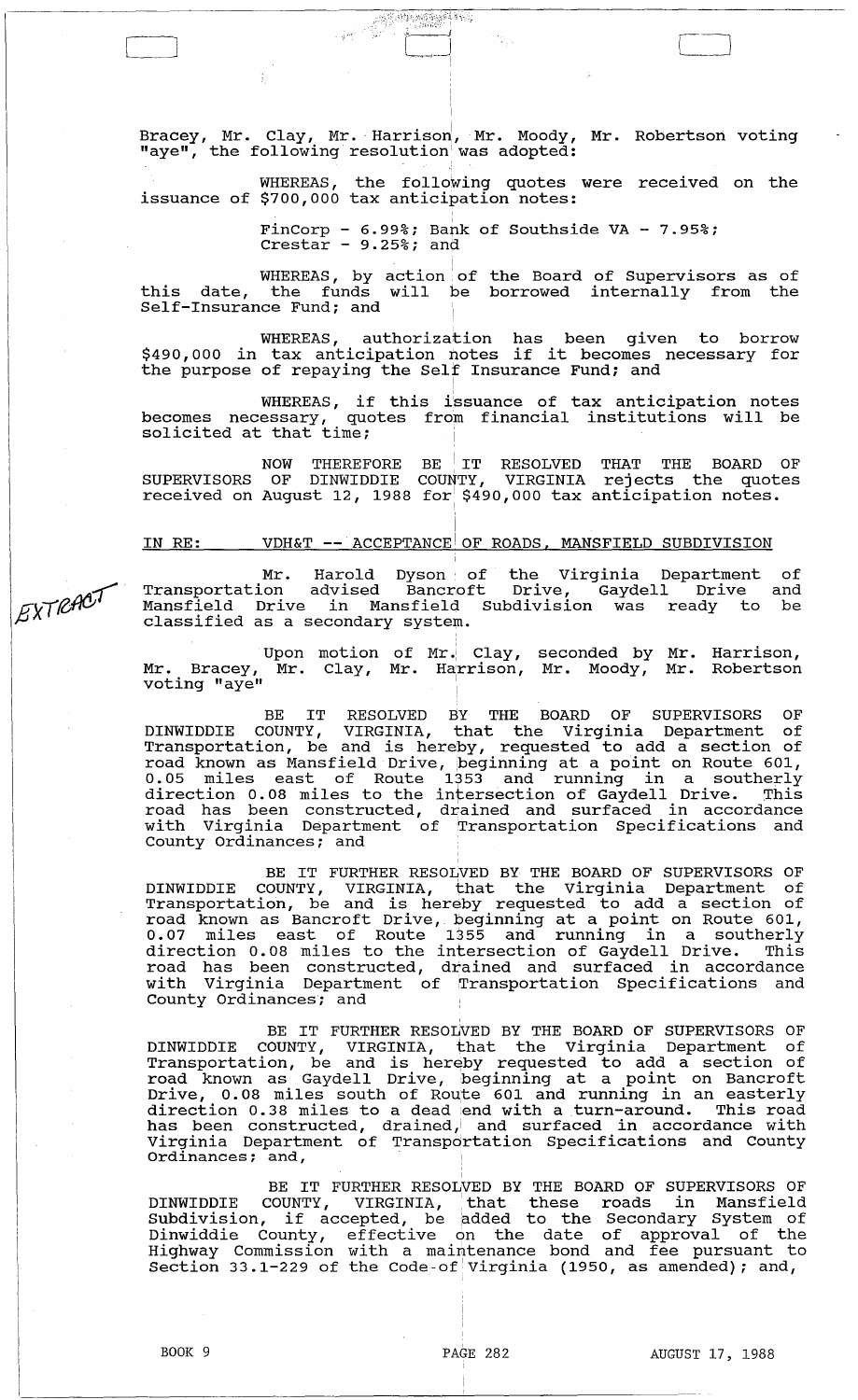BE IT FURTHER RESOLVED THAT THE BOARD OF SUPERVISORS OF DINWIDDIE COUNTY, VIRGINIA, does guarantee the Commonwealth of Virginia, a minimum unrestricted right of way of 50' with necessary easements for cuts, fills, and drainage, as recorded in Plat Book 13, Pages 25 & 26 dated April 23, 1986 for section Two and Plat Book 13, Page 76, dated September 15, 1987 for section Three.

#### IN RE: GRADING/CLEARING AIRPORT PROPERTY

Mr. Horace Davis presented an invoice for \$12,110 which represented the balance due on grading and clearing land at the Airport. The County previously paid Mr. Davis \$31,200 for that property which is located to the South of the Terminal Building. The invoice reflected the work he did on the property between the Water Authority building and the Ink Company. Mr. Davis requested payment of the invoice, as well as a survey of bavis requested payment of the invoice, as well as a survey of the property south of the Terminal Building. He said this is necessary to properly determine if he has billed the County correctly for the work done on that property.

When questioned about the invoice, Mr. Davis advised that the previous county Administrator had instructed him to do the work.

The Chairman instructed the Assistant county Administrator and the County Attorney to investigate the matter further and bring their recommendation back to the Board.

#### IN RE: 977 TRAXCAVATOR

Mr. John Loftis, Director of Sanitation, advised that the undercarriage to the bulldozer needed to be repaired. He presented seven bids for the repair work and advised the money is allocated in his budget for this work.

Upon motion of Mr. Moody, seconded by Mr. Clay, Mr. Clay, Mr. Harrison, Mr. Moody, Mr. Robertson voting "aye", Mr. Bracey voting "nay",

BE IT RESOLVED BY THE BOARD OF SUPERVISORS OF DINWIDDIE COUNTY, VIRGINIA, that Amelia Equipment Repair is authorized to repair the 977 Traxcavator at a cost of \$10,579.60, plus \$200 leeway if needed, but not to exceed \$10,779.60. This includes a warranty on parts and labor.

#### IN RE: COMMUNITY CERTIFICATION COMMITTEE

Action on the resolution to appoint a Community certification Committee was deferred at the July meeting. 20, 1988

Upon motion of Mr. Bracey, seconded by Mr. Clay, Mr. Bracey, Mr. Clay, Mr. Harrison, Mr. Moody, Mr. Robertson voting "aye",

BE IT RESOLVED BY THE BOARD OF SUPERVISORS OF DINWIDDIE COUNTY, VIRGINIA, that each member of the Board of Supervisors is authorized to appoint two people' from their district to serve on the Community Certification Committee, with district to serve on the community certification committee, with September 7, 1988 meeting.

### IN RE: BAN OF CERTAIN PLASTIC PRODUCTS

 $\omega$  .

 $\sim 10$ 

Richard Barton, County Administrator, presented a resolution recommending a ban on certain plastic products.

Mr. Moody said the idea was good but the economics were not there and he could not support the resolution.

سياسي المناسب

مدادي ومستر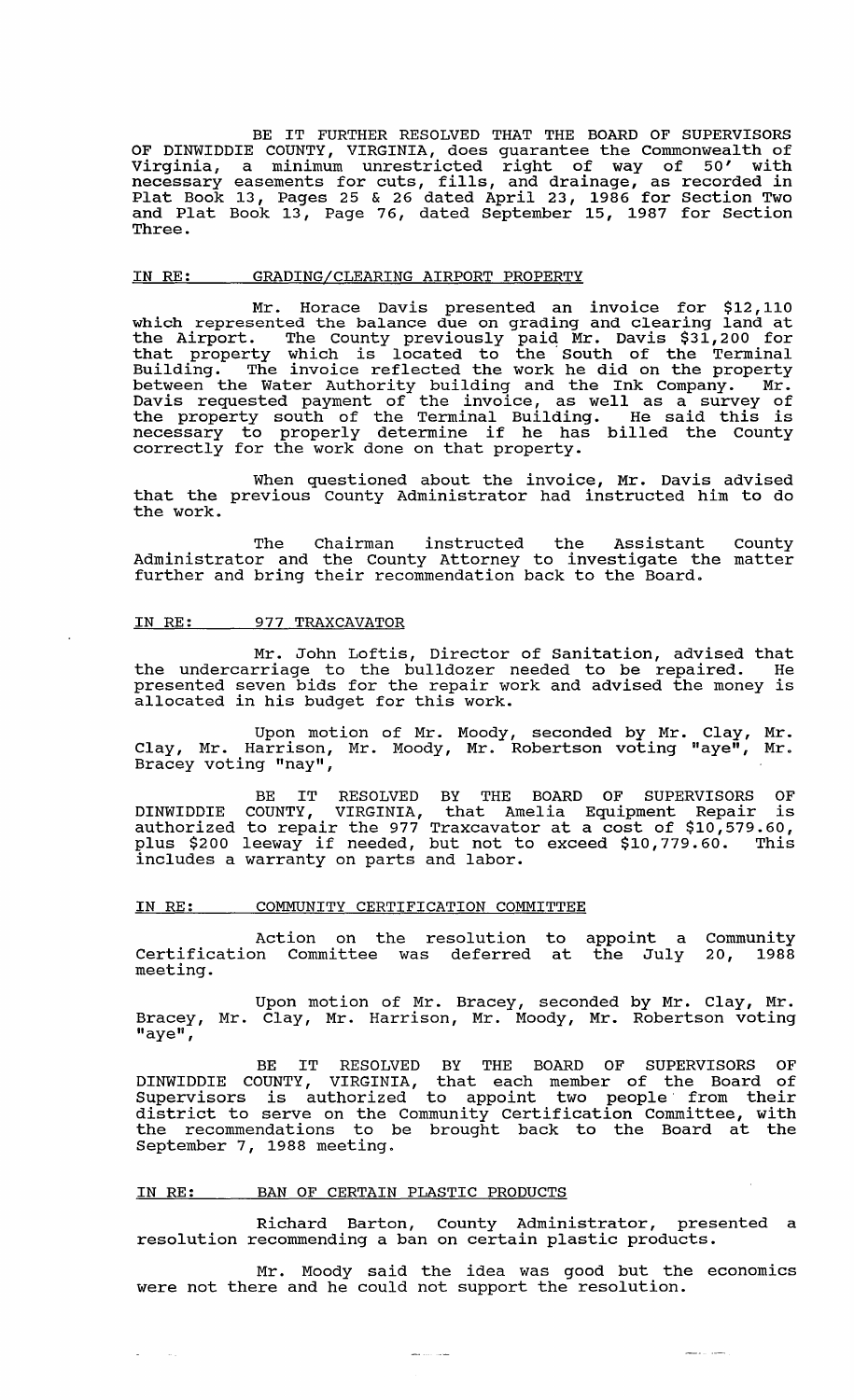Upon motion of Mr. Moody, seconded by Mr. Harrison, Mr. Bracey, Mr. Harrison, Mr. Moody voting "aye", Mr. Clay, Mr. Robertson voting "nay",' the resolution to ban certain plastic products was deferred.

[ I } I . 1

 $\frac{1}{\sqrt{2}}\frac{1}{\sqrt{2}}\frac{1}{\sqrt{2}}\frac{1}{\sqrt{2}}\frac{1}{\sqrt{2}}\frac{1}{\sqrt{2}}\frac{1}{\sqrt{2}}\frac{1}{\sqrt{2}}\frac{1}{\sqrt{2}}\frac{1}{\sqrt{2}}\frac{1}{\sqrt{2}}\frac{1}{\sqrt{2}}\frac{1}{\sqrt{2}}\frac{1}{\sqrt{2}}\frac{1}{\sqrt{2}}\frac{1}{\sqrt{2}}\frac{1}{\sqrt{2}}\frac{1}{\sqrt{2}}\frac{1}{\sqrt{2}}\frac{1}{\sqrt{2}}\frac{1}{\sqrt{2}}\frac{1}{\sqrt{2}}$  $\zeta(\omega)$  .  $\widetilde{\zeta}^{\lambda}_{K}$  ,  $\zeta^{\lambda}_{\lambda}$ 

### IN RE: EXECUTIVE SESSION

 $\xi$ 

Upon motion of Mr. Moody, seconded by Mr. Clay, Mr. Bracey, Mr. Clay, Mr. Harrison, Mr. Moody, Mr. Robertson voting "aye", pursuant to Section 2.1-344(1) and (6) of the Virginia Freedom of Information Act, the Board moved into Executive Session at 10:45 to discuss legal and personnel matters.

Upon motion of Mr. Bracey, seconded by Mr. Moody, Mr. Bracey, Mr. Clay, Mr. Harrison, Mr. Moody, Mr. Robertson voting may provide the meeting reconvened into open session at 10:48.

#### IN RE: RACEWAY ENGINEERING'AND WATER AND SEWER EXTENSIONS

i Richard Barton, County Administrator advised he had met with Roger Hart, Engineer with R. Stuart Royer & Associates, to discuss water and *sewei* extensions for the Dinwiddie Raceways. Dinwiddie County Water Authority is not in a position to borrow money for the extensions. Therefore, the County needs<br>to take action or it may lose the Raceway. The developer has agreed to pay one-half of the \$2.6 million if the County will agreed with the engineering to expedite the project.

Upon motion of Mr. Bracey, Mr. Clay, Mr. Moody, Harrison "abstaining", Moody, seconded by Mr. Clay, Mr. Mr. Robertson voting "aye", Mr.

NOW THEREFORE BE IT RESOLVED BY THE BOARD OF SUPERVISORS OF DINWIDDIE COUNTY, VIRGINIA that the County Bordivisors of binnippin country vinctiming that the country revenue bonds totalling \$2.6 Million for the construction of a water tower and extension of 'sewer facilities to the Dinwiddie water tower and extension or sewer racificies to the Dinwiddle<br>County Raceway property, so long as there is no financial loss to  $\frac{1}{2}$   $\frac{1}{2}$   $\frac{1}{2}$   $\frac{1}{2}$   $\frac{1}{2}$   $\frac{1}{2}$   $\frac{1}{2}$   $\frac{1}{2}$   $\frac{1}{2}$   $\frac{1}{2}$   $\frac{1}{2}$   $\frac{1}{2}$   $\frac{1}{2}$   $\frac{1}{2}$   $\frac{1}{2}$   $\frac{1}{2}$   $\frac{1}{2}$   $\frac{1}{2}$   $\frac{1}{2}$   $\frac{1}{2}$   $\frac{1}{2}$   $\frac{1}{2}$ 

#### IN RE: I AUTHORIZATION TO ADVERTISE AN ORDINANCE FOR REIMBURSEMENT OF EXPENSES INVOLVING HAZARDOUS WASTES

. Jim Cornwell, County Attorney, advised that Jim Rice, the Public Safety Director, had requested he write an ordinance for reimbursement of expenses involving the cleanup of hazardous wastes and requested permission to advertise for a public hearing to be held during September.

Upon motion of Mr. Mr. Bracey, Mr. Clay, Mr. voting "aye",  $\texttt{Mr.}$  Moody, seconded by  $\texttt{Mr.}$  Harrison, Harrison, Mr. Moody, Mr. Robertson

BE IT RESOLVED BY THE BOARD OF SUPERVISORS OF DINWIDDIE COUNTY, VIRGINIA, that Mr. Jim Cornwell be authorized to prepare and advertise for a Public Hearing, an ordinance for reimbursement of expenses invol'ving hazardous wastes incidents to be held in September, 1988.

#### IN RE: STATE AND LOCAL HOSPITALIZATION CONTRACTS

Mrs. King Talley, Director of Social Services, presented contracts to be signed for the area hospitals servicing presented contracts to be signed for the area nospitals servicing<br>the area. She was still waiting for the contract from John the area. She was still waiting for the contract from John<br>Randolph Hospital. The following hospital rates per day were presented:

EXTRACT